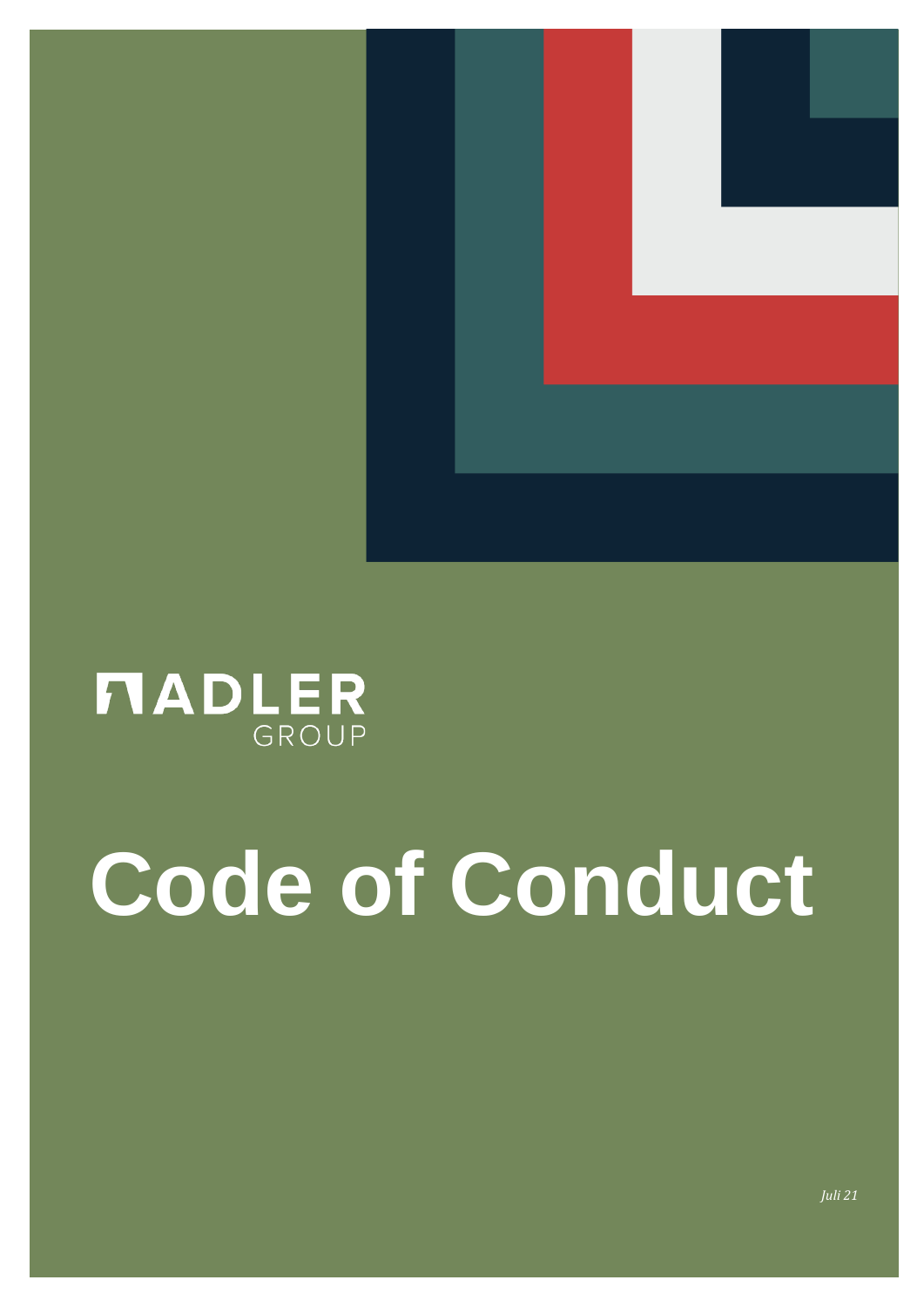

### **Content**

| 1.   |  |  |
|------|--|--|
| 2.   |  |  |
| 3.   |  |  |
| 3.1  |  |  |
| 3.2  |  |  |
| 3.3  |  |  |
| 3.4  |  |  |
| 3.5  |  |  |
| 3.6  |  |  |
| 3.7  |  |  |
| 3.8  |  |  |
| 3.9  |  |  |
| 3.10 |  |  |
| 3.11 |  |  |
| 4.   |  |  |
| 4.1  |  |  |
| 4.2  |  |  |
| 4.3  |  |  |
| 4.4  |  |  |
| 4.5  |  |  |
| 4.6  |  |  |
| 5.   |  |  |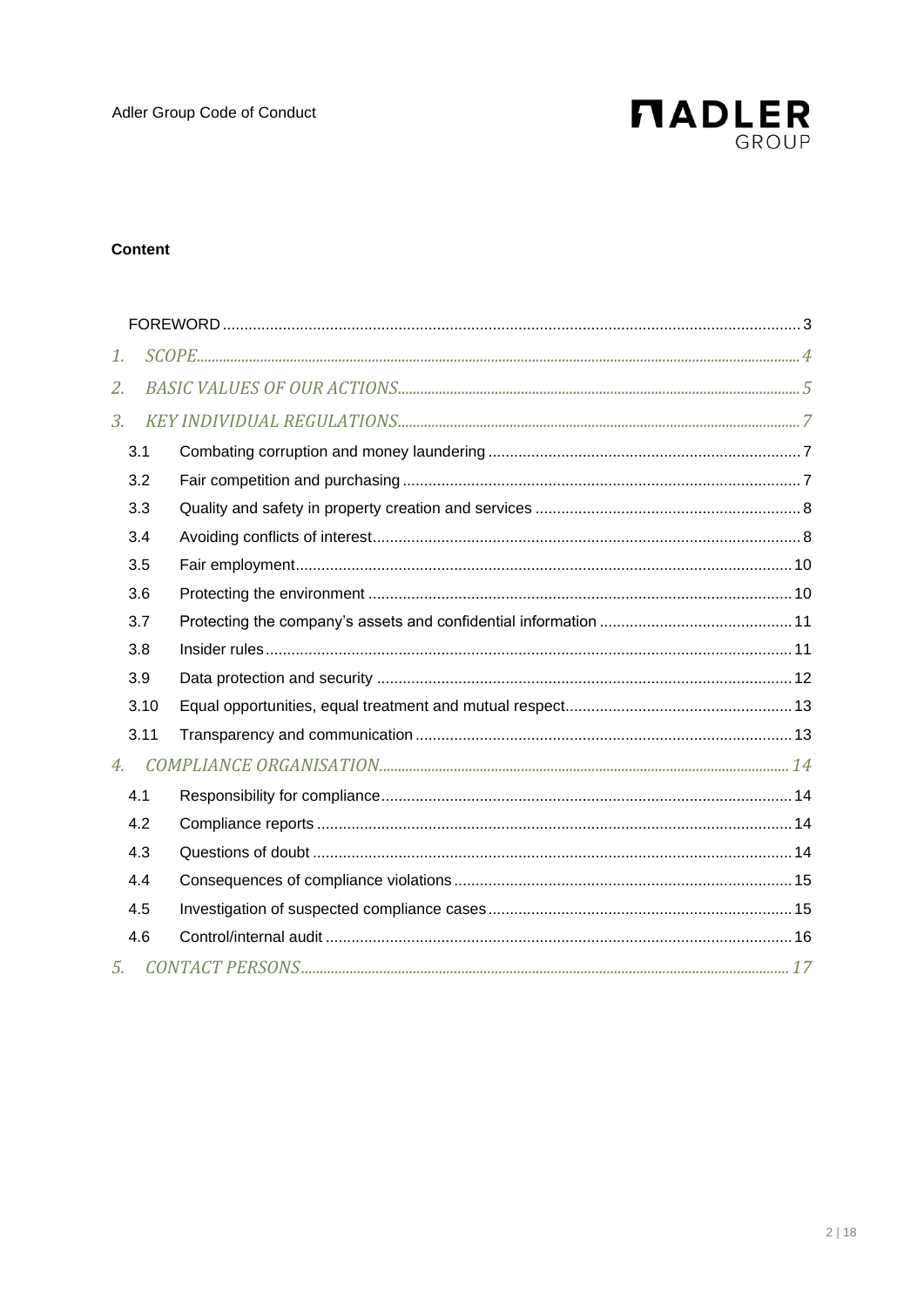

### <span id="page-2-0"></span>*FOREWORD*

#### Dear Colleagues

Respectful and collaborative teamwork and the conscious awareness of our social responsibility form the basis for the long-term success of our company. We can only maintain this basis if we ensure that unfair conduct on the part of managers and employees at the Adler group and its subsidiaries is excluded. This is because even single cases of unfair conduct by individual staff members can put the economic success of the Adler Group in its entirety at risk.

That is why compliance represents a key element of successful management for the Adler Group. With this in mind, this Code of Conduct has been adopted and approved.

In drawing up this Code of Conduct, we have defined values, principles and courses of action for the day-to-day co-operation for managers, employees and business partners. We understand these rules as the backbone of our corporate policy, endowed with a material influence on the reputation of the entire Adler Group. The rules apply to each and every one of us.

It is important that each of us as individuals are familiar with and obey the statutory provisions, regulations and guidelines that are relevant to our work. We cannot tolerate violations of any kind. Our success stands and falls with gaining the trust of our tenants, customers, suppliers, employees, investors and the general public on a permanent basis.

Please abide by the regulations, address your manager or the Chief Compliance Officer or the competent colleagues in the Compliance & Risk Management division of the Adler Group in case you have any questions or comments and actively support us in the implementation. Our aspiration is a compliance culture that is practised in our daily lives. It is only by doing so that we can continue our success together! Because success that is not achieved by legal and ethical means is no success for us.

Thierry Beaudemoulin Maximilian Rienecker Sven-Christian Frank

Jürgen Kutz Theodorus Gorens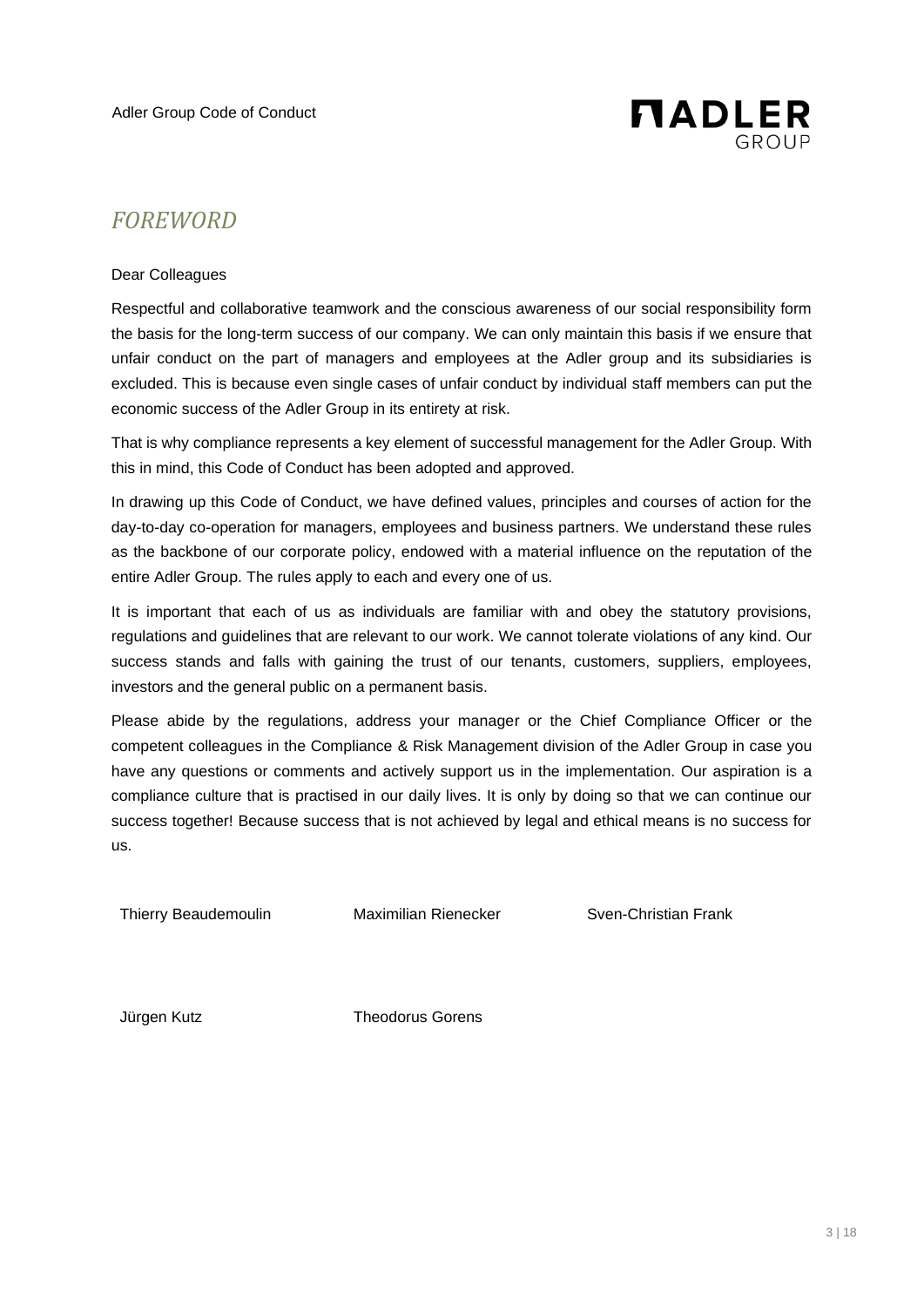

## <span id="page-3-0"></span>*1. SCOPE*

This Code of Conduct applies to all companies, managers and employees of the Adler group.

All regulations in this Code of Conduct are binding. Unless they involve legal requirements, derogations from the regulations in this Code of Conduct are permitted only following the prior approval of the senior management of the Adler group. As not all specific issues can be dealt with in this Code of Conduct, the regulations it contains are supplemented by and elaborated on in guidelines, work instructions and process descriptions and also further developed on an ongoing basis.

The Adler Group works together extensively with suppliers and service providers that sometimes act in the name of the Adler Group in the course of the work they have been commissioned to do. The Adler Group therefore sees it as its responsibility to ensure that the fundamental values of the company and the regulations of the Code of Conduct are appropriately observed – ideally by contract.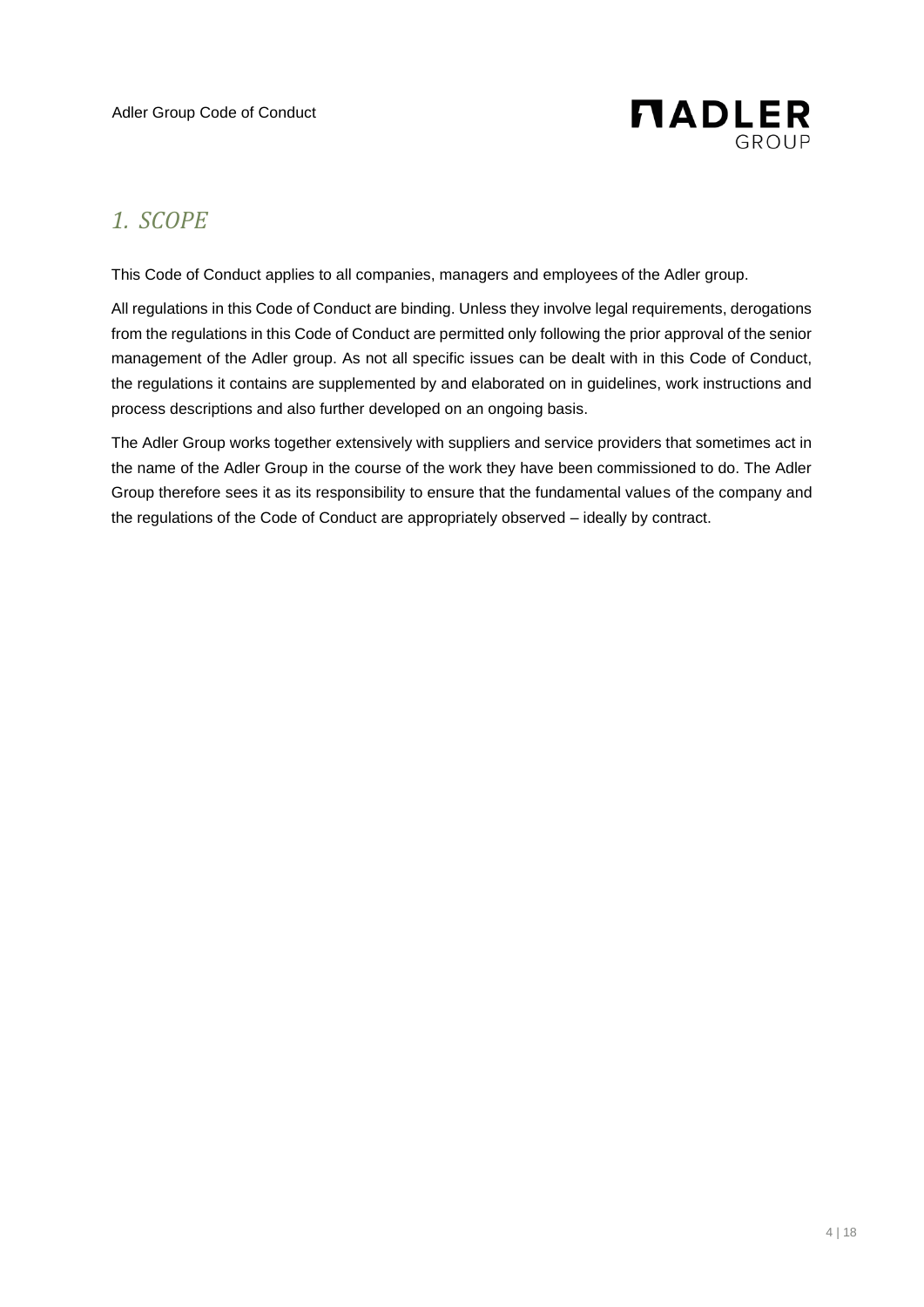

## <span id="page-4-0"></span>*2. BASIC VALUES OF OUR ACTIONS*



Beyond compliance with legislation and other regulations, the Adler Group expects its employees to be of integrity, honest and loyal when carrying out their business activities and in all situations connected with these activities. By conducting ourselves in this way, we confirm what is embedded in our values.

• **Customer satisfaction is our top priority.**



Our business model puts the sustainable customer satisfaction at the heart of what we do. We are a reliable, solution-focused partner for our existing tenants, convincing them with our proximity and availability. When developing city districts, we coordinate closely with cities and communities and take account of the needs of different stakeholder groups.

• **In developing and managing our properties, we focus on quality and sustainability.**



The environmentally friendly use of resources, the application of innovative technologies, the careful selection of expert business partners and ongoing training for our employees form the basis for the Adler Group's professionalism. Our processes and work results are subject to strict quality standards and ongoing review. Our business relationships are geared towards reliability. We are demanding but fair in our dealings with our partners.

• **Only as a team will we achieve our goals.**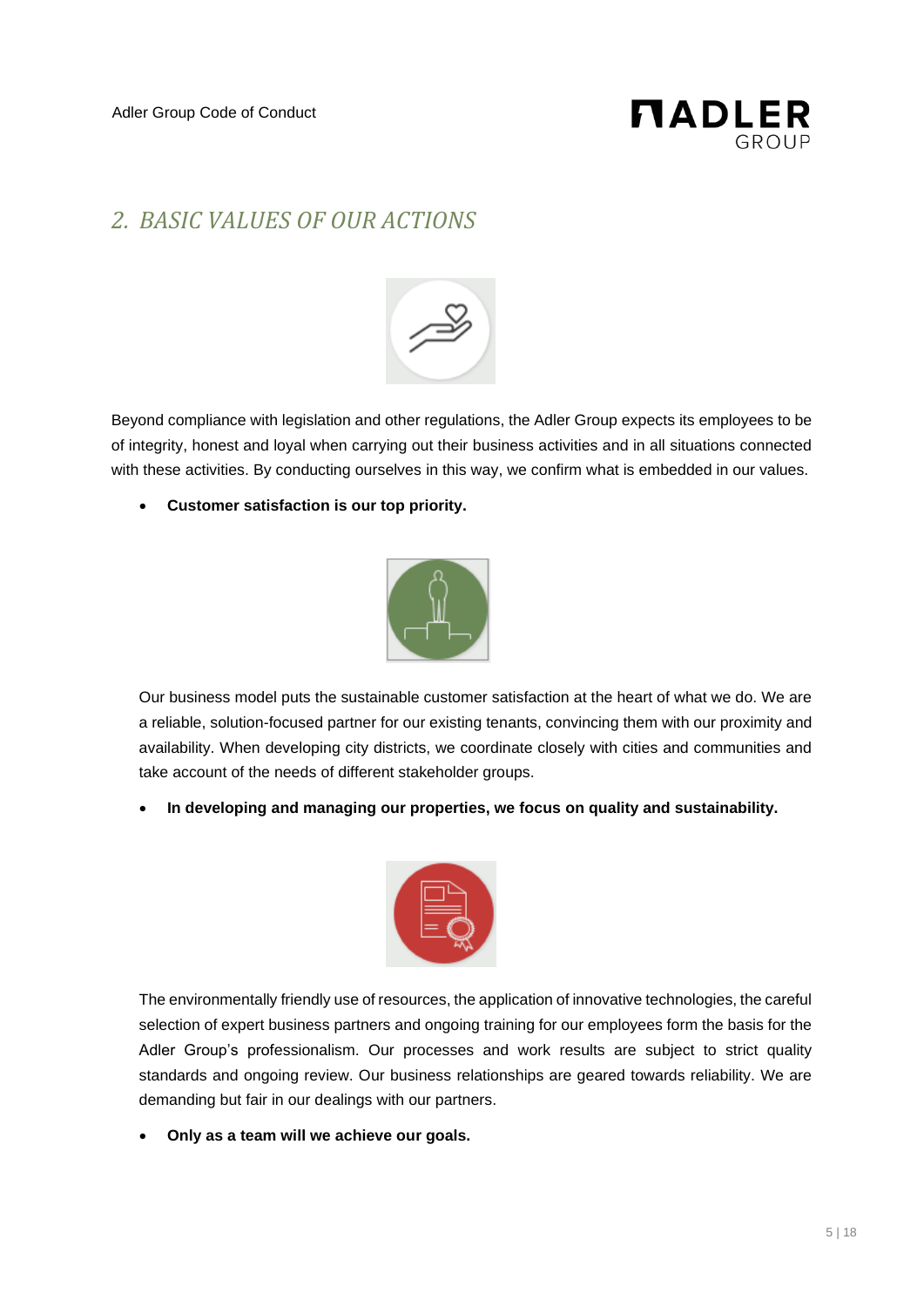



Shared goals and a distinctive team spirit are essential for satisfied tenants and customers and for a successful district development. Our teamwork is characterised by respect, trust and appreciation. Each employee takes responsibility for their actions and contributes to a work environment in which our ambitious goals can be achieved. To this end, the Adler Group creates a motivating work environment.

• **We commit ourselves to integrity and transparency.**



The Adler Group's values-oriented corporate governance is based on integrity. We are committed to compliance with legal requirements and internal guidelines. This standard applies equally to our business partners. Our communication is characterised by transparency, promptness and openness. Equal treatment of all market participants and correct presentation of our reports are key elements of our credibility.

• **We focus on results and act responsibly.**



The Adler Group believes that it has an obligation towards its shareholders, investors and stakeholders. Innovative strength, cost awareness, efficiency and effectiveness in all business processes are intended to constantly increase the Adler Group's results and thus its value. At the same time, our economic success should always benefit our employees, too. In addition, the Adler Group takes on social responsibility and gets involved in social projects.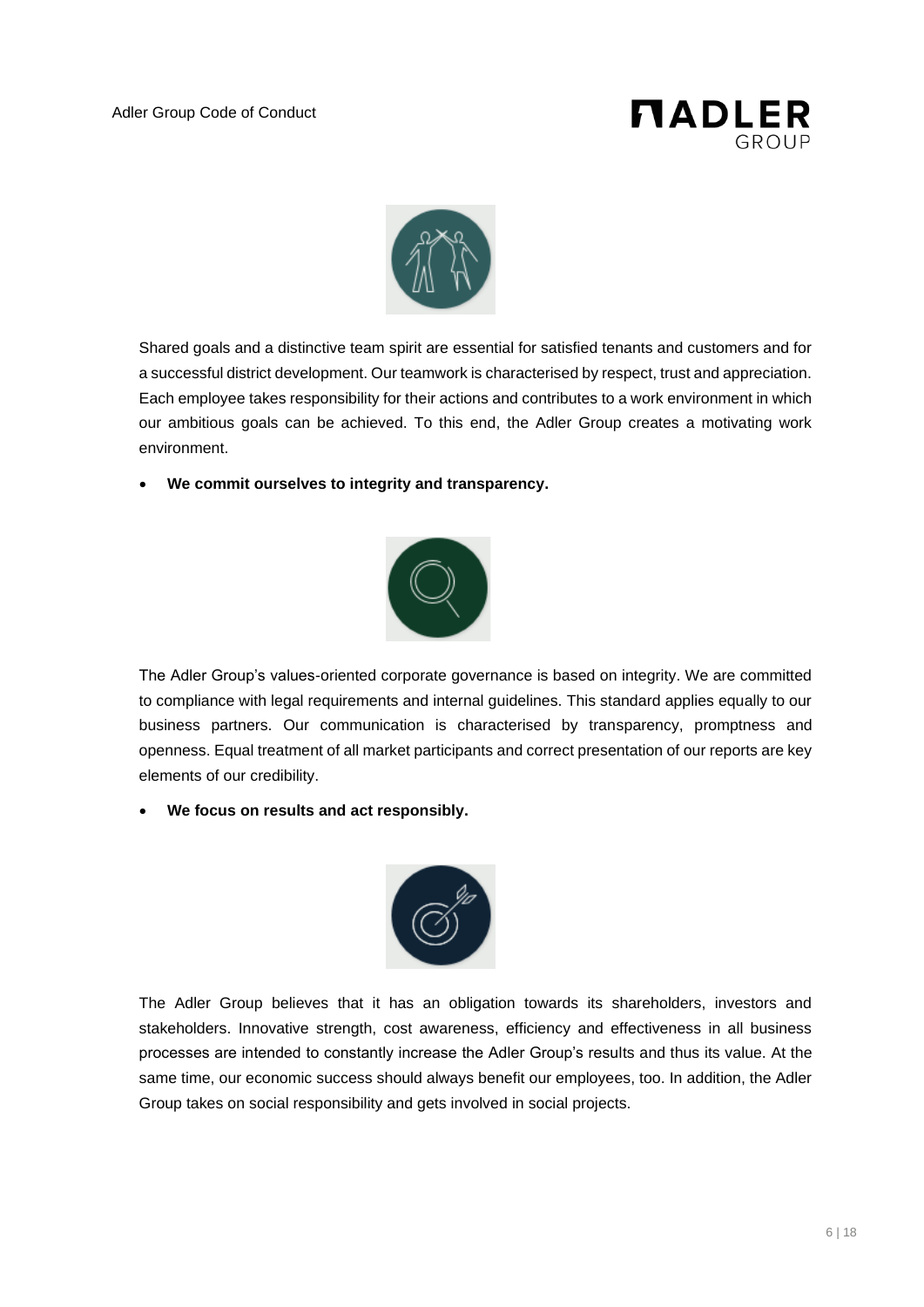

## <span id="page-6-0"></span>*3. KEY INDIVIDUAL REGULATIONS*

#### <span id="page-6-1"></span>**3.1 Combating corruption and money laundering**

Corruption prevents progress and innovation, distorts competition and can cause considerable damage to the Adler Group. The Adler Group therefore rejects and combats any and all forms of corruption.

Exerting any type of influence on decisions by granting advantages is prohibited. This applies both towards public officials and towards employees of other companies or other institutions in Germany and abroad.

Corrupt conduct is frequently connected directly to the granting of benefits by and to business partners (invitations, gifts, donations, etc.). These situations are therefore subject to special provisions. Accordingly, employees may not accept benefits or perks – in any form whatever – from business partners where it can reasonably be assumed that such benefits or perks will influence the business decisions or transactions of the Adler Group or if they could merely create the appearance of doing so. This does not apply to gifts of low value. Invitations must be within the bounds of normal business hospitality. For more detailed information on this, please see the Anti-corruption Guideline of the Adler Group.

Money laundering is the placement of illegally obtained money or illegally acquired assets into the legitimate financial and economic system. The Adler Group combats all forms of money laundering and takes precautions to ensure that it does not become involved in money laundering situations.

We also expect our suppliers and business partners to abide by the applicable laws.

#### <span id="page-6-2"></span>**3.2 Fair competition and purchasing**

Fair and free competition is protected by national and international competition and antitrust laws. Violations of competition and antitrust law are prosecuted globally by competition and law enforcement authorities and can result in penalties running into millions of euros – up to 10% of the respective total turnover generated in the previous financial year – that thus threaten a company's existence, the exclusion of the companies involved from calls for tender and significant sanctions for managers and employees.

The Adler Group wants to persuade tenants, customers and the market through the quality of its services and to offer these services at competitive prices. We are committed to fair competition and reject illegal agreements that restrict competition.

It is irrelevant, how such anticompetitive agreements are made, whether in writing, verbally or as a result of concerted practices. Each one of us ensures in contracts and documents as well as in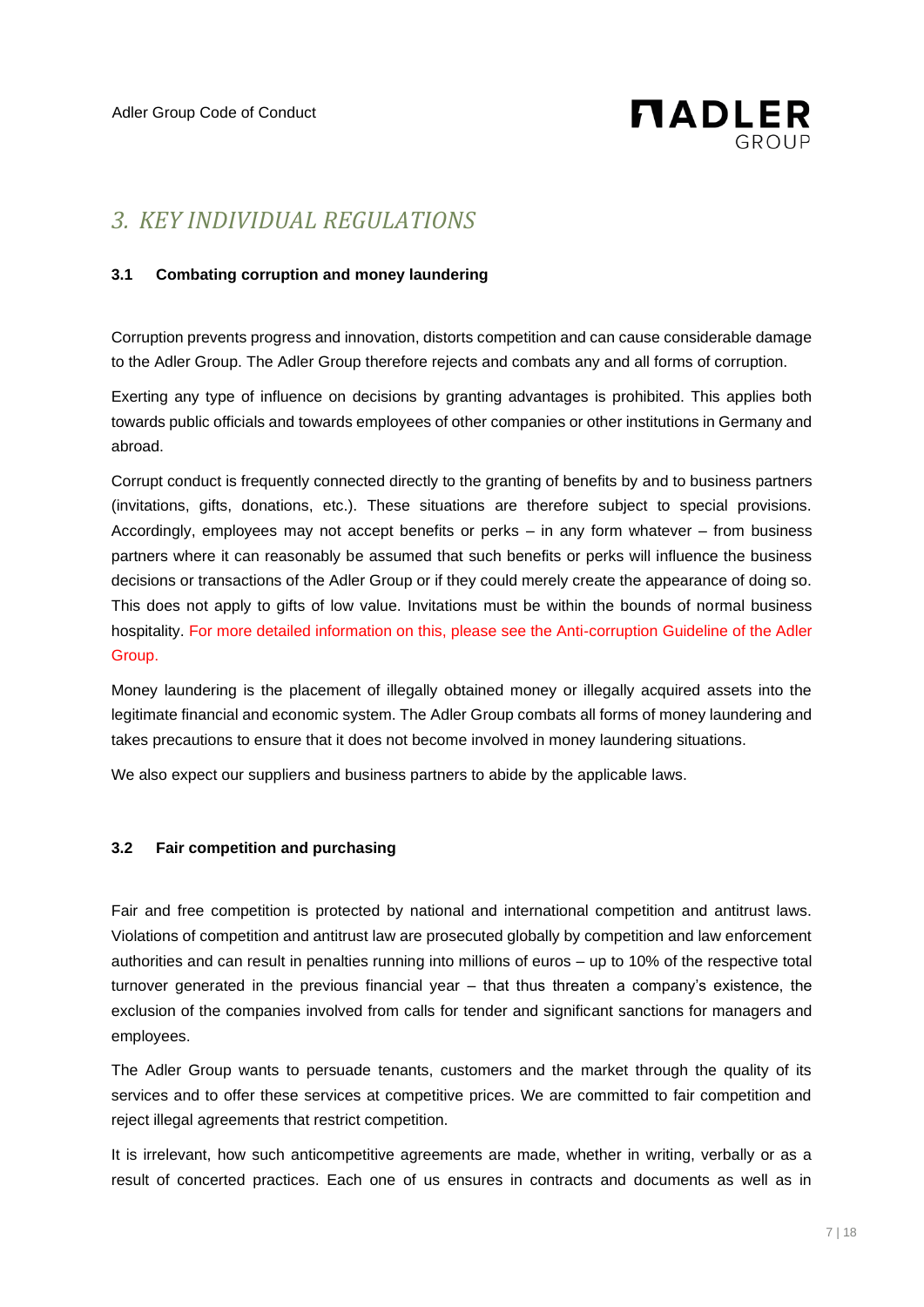

communications with competitors and suppliers that applicable law is complied with. Information that is relevant to antitrust law may not be shared with competitors or suppliers.

The Adler Group carefully selects suppliers and service providers exclusively on the basis of their performance and reliability and does not restrict its business partners through unfair business practices.

#### <span id="page-7-0"></span>**3.3 Quality and safety in property creation and services**

When developing, constructing, leasing and managing our properties, we focus on high quality and safety standards. The careful selection of expert business partners to provide construction materials and services and the continuing professional development and training of our employees form the basis for the Adler Group's professionalism. Quality and safety as well as the resulting satisfaction of our tenants and customers ensure the economic success of the Adler Group.

In all business sectors, we make our contribution to increasing the quality and efficiency of our business model as a whole. Each one of us has to ensure in his own area of responsibility that all applicable regulations relating to our requirements for quality are complied with.

The Adler Group applies high quality and safety standards in all process workflows. As soon as quality or (public) safety defects are identified, these are disclosed transparently and the necessary measures are initiated immediately in order to prevent impairments on our tenants and customers as well as on our business activities.

#### <span id="page-7-1"></span>**3.4 Avoiding conflicts of interest**

The Adler Group relies in the day-to-day business on the performance of its employees. A successful business transaction is therefore only possible when the employees act in the interests of the Adler Group. The Adler Group trusts that all employees make their decisions exclusively on the basis of objective criteria and do not let themselves be influenced in business decisions by personal interests and relationships.

Should conflicts of interest nevertheless arise between personal interests of the employees and the interests of the Adler Group in the individual case, these conflicts must be disclosed by the persons involved to their supervisors on their own initiative. The supervisor in question reviews the conflict of interest and decides how it is to be dealt with, possibly in consultation with the Chief Compliance Officer and the Compliance & Risk Management division.

Conflicts of interest can arise in the following situations: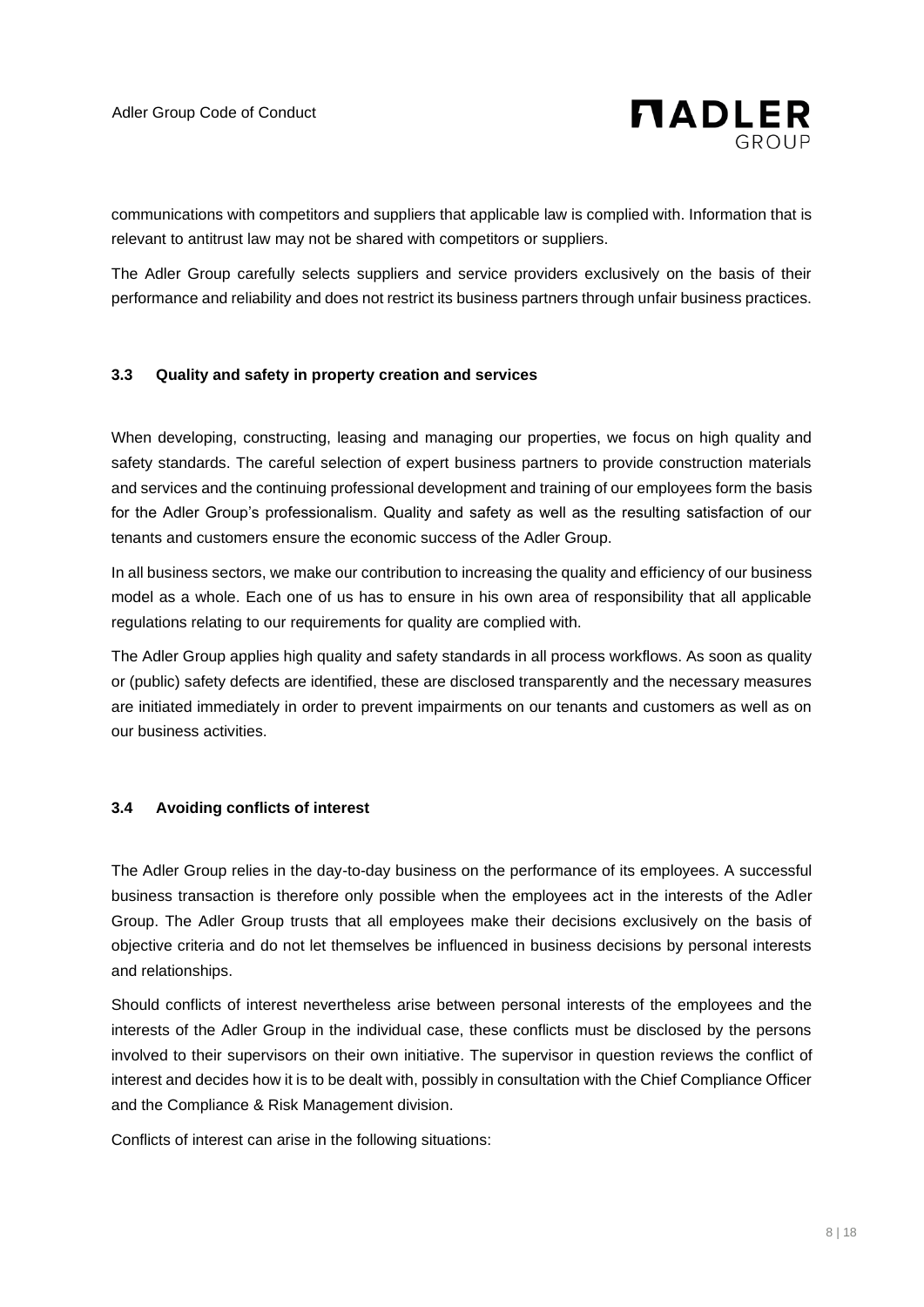

- Outside employment: an employee of the Adler Group may not take up any outside employment if it is not regulated in their employment contract or has not been notified to and checked by the management or the human resources department of the company in question. This applies in particular if the activity involves employment relationships at competitors or companies that have a business relationship with the Adler Group.
- Employment relationships: personnel decisions may not be influenced by family or personal relations. If a personal bias may be involved, the decision must be left to supervisors or the human resources department. This ensures that decisions on appointments and promotions are made exclusively on the basis of objective criteria, especially qualifications.
- Business relationships: decisions relating to a company that belongs to a family member or a friend are not taken by the employee himself, but by colleagues or supervisors. This ensures that decisions of this kind are made exclusively on the basis of objective criteria, such as costs, quality and the reliability of the business partner.
- Financial investments: an employee's own major financial investments in companies (> 5%) that are competitors, customers or suppliers of the Adler Group may influence business decisions. To avoid any bias, substantial financial investments must therefore be promptly disclosed.
- Political activity: the Adler Group does not engage in party politics. We therefore make sure in private activities and expressions of opinion that these are not associated with the Adler Group. We avoid mentioning the Adler Group as our employer when we engage in party politics.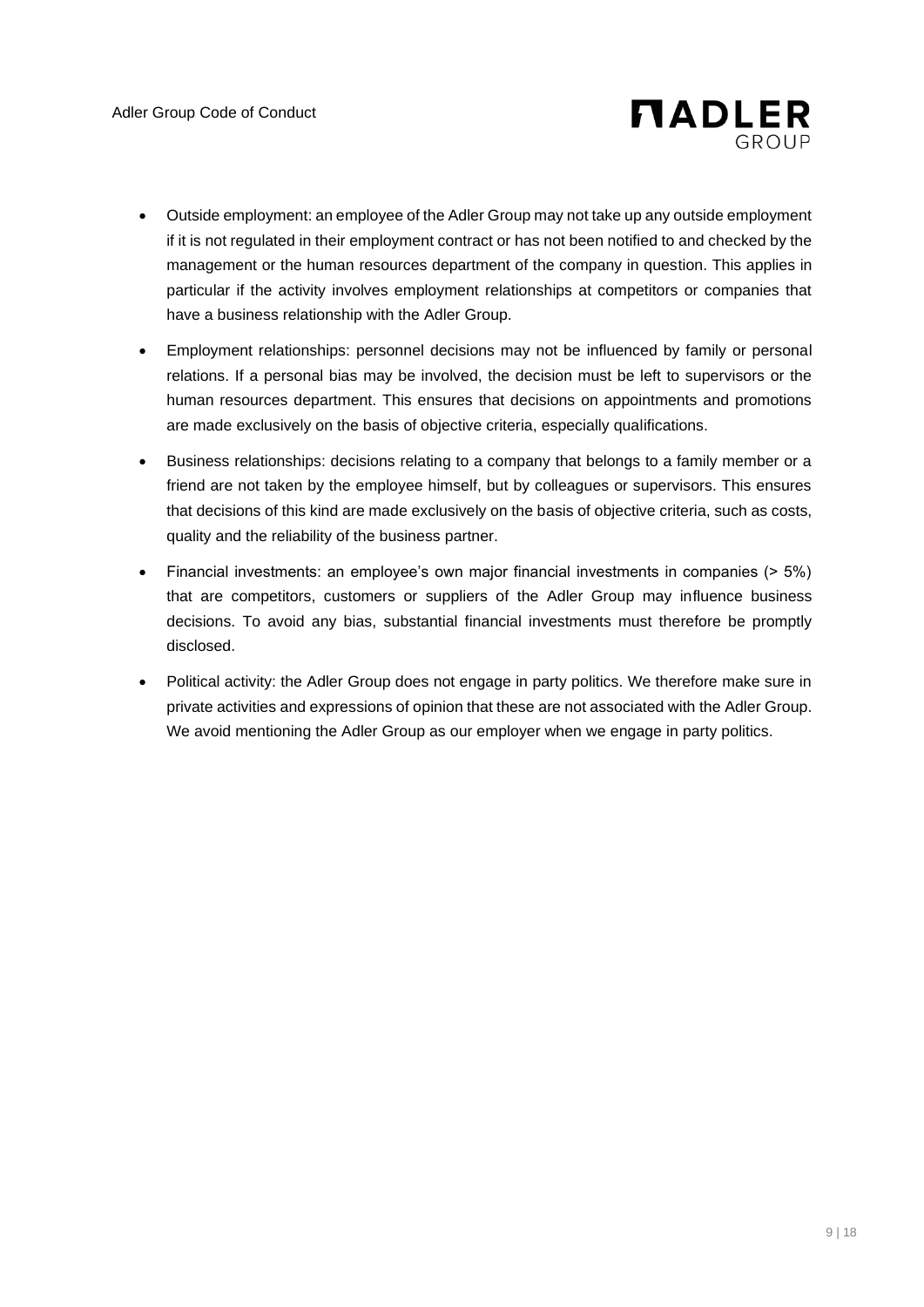

#### <span id="page-9-0"></span>**3.5 Fair employment**

The Adler Group is committed to fair employment conditions and combats undeclared labour, forced labour and other illegal employment of workers. Degrading illegal employment can also endanger legal jobs and prevent the creation of new legal jobs.

The protection of children is a key anchor of international human rights. The Adler Group is committed to these fundamental rights and categorically rejects any form of child labour.

The employees of the Adler Group can perform the services required of them only in a safe working environment. The Adler Group ensures that the necessary measures are taken for their protection. These measures include a strict ban on substance abuse. Every employee of the Adler Group is required to comply with the occupational health and safety regulations.

The Adler Group promotes opportunities for the professional and personal development of its employees as well as the open exchange of opinions in the form of constructive criticism and new ideas.

The Adler Group sees itself bound in principle by the core labour standards of the International Labour Organization (ILO) and endeavours to comply with these standards in particular with regard to antidiscrimination and equal opportunities in the company and in its entire value chain.

#### <span id="page-9-1"></span>**3.6 Protecting the environment**

Protecting the environment and resources and preventing waste to the greatest possible extent are a high priority at the Adler Goup. Irregularities are dealt with immediately in compliance with relevant environmental requirements. Moreover, the Adler Group stands for the environmentally friendly use of resources through the employment of innovative technologies to the benefit of tenants and customers.

The long-term reduction of CO2 emissions, the production of energy from renewable sources and the local generation of heating and electricity which is then marketed to our own tenants constitute individual elements of the concept for this. The social acceptability of cost-intensive measures is always borne in mind here.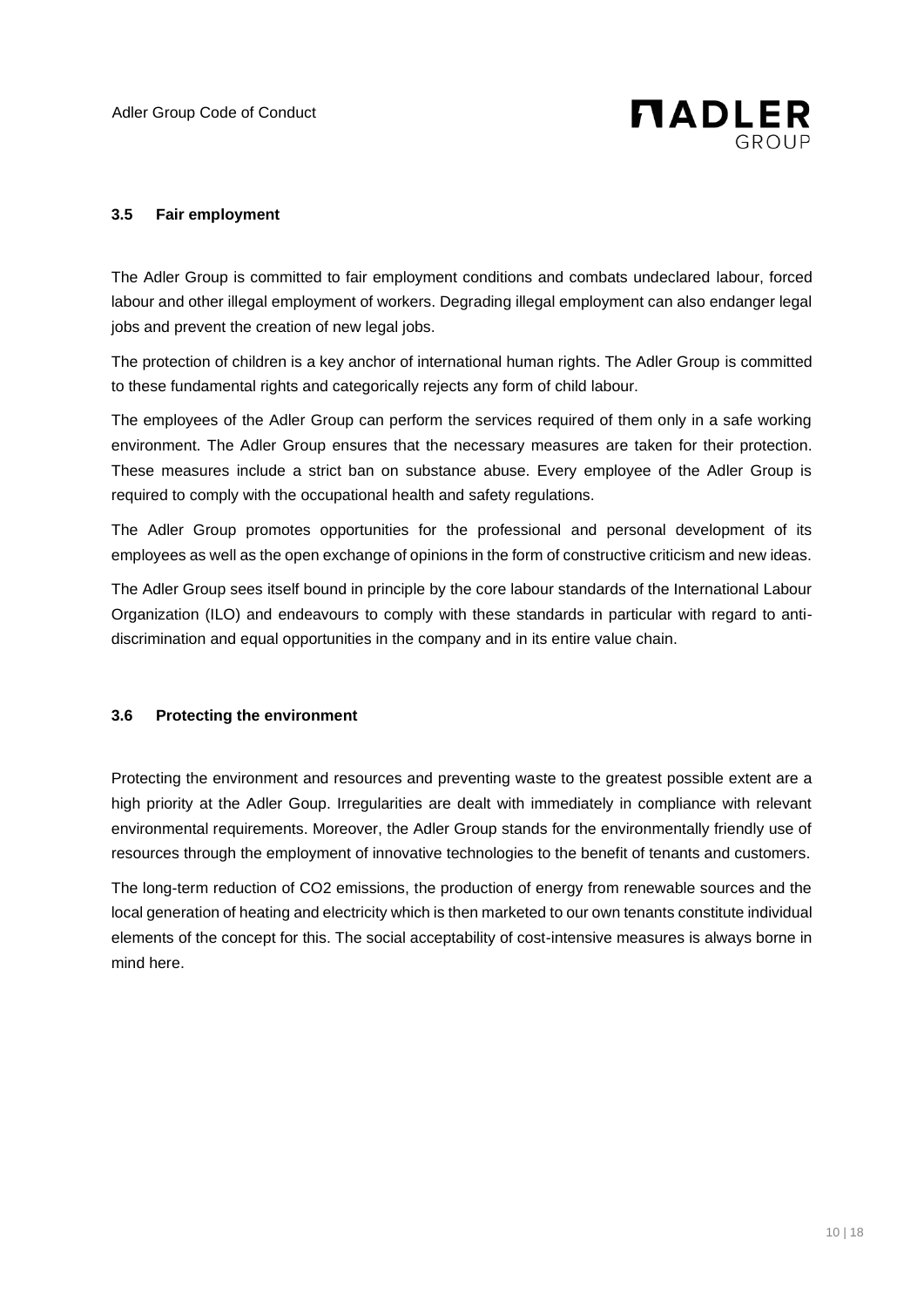

#### <span id="page-10-0"></span>**3.7 Protecting the company's assets and confidential information**

The corporate assets of the Adler Group are used to achieve the business objectives of the Adler Group. They may in principle be used only for operating purposes; the occasional private use of telephones, the Internet, computers and other work equipment is permitted only in so far as the extent of this remains limited, no significant additional costs are incurred and this use does not conflict with legal and internal regulations. Business e-mail accounts may not be used for private communications in principle.

The Adler Group expects its employees to handle the company's assets with care and in the interests of the Adler Group. Each employee is responsible for ensuring that the company's assets are not damaged, misused or wasted.

The Adler Group possesses valuable expertise and extensive trade and business secrets. This knowledge forms the basis for our business success and is therefore the subject of a particular interest in being protected. Confidential information may not be misused by employees for their own benefit or improperly disclosed to third parties. Any disclosure requires the approval of the Management Board and is made only on an appropriate contractual basis.

The Adler Group unconditionally recognises the intellectual property of competitors and business partners. Each employee is required to keep expertise or trade and business secrets from third parties confidential and to use these only in the context of disclosures for business purposes.

#### <span id="page-10-1"></span>**3.8 Insider rules**

All employees of the Adler Group are required to comply with the insider rules of the Wertpapierhandelsgesetz (WPhG – German Securities Trading Act) and the EU market abuse regulation (Regulation No 596/2014 of the European Parliament and of the Council of 16 April 2014), especially the prohibition on insider dealing.

Insider dealing is the purchase or sale of securities of a company while at the same time having knowledge of non-public information, the disclosure of which is likely to exert a significant – positive or negative – influence on the company's share price (inside information). This applies in particular to employees who have access to non-public information about the Adler Group, its subsidiaries and/or affiliates or companies with which the Adler Group does business. Inside information of this kind includes for example the management's plans concerning business transactions, the revenue and profitability of the Adler Group, significant contracts and business relationships, financial information, significant litigation, etc.

If an employee of the Adler Group becomes aware of such information that a reasonable investor would consider to be relevant to their investment decision, the employee may not purchase or sell shares of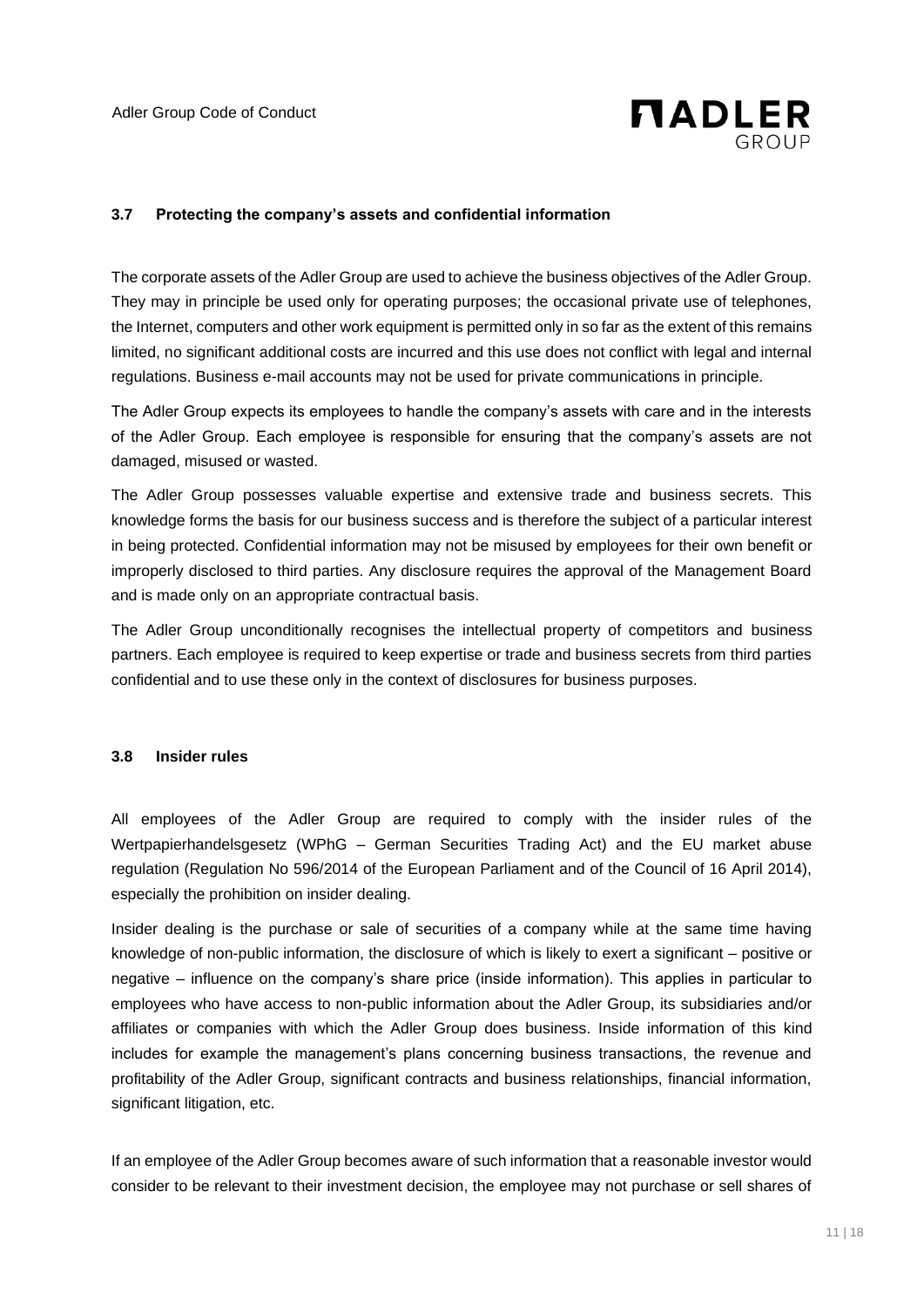

the Adler Group or pass on such inside information to other persons until the information is announced publicly. The use of material non-public information may constitute a violation of the law. For more detailed information on this, please see the market abuse and insider guideline of the Adler Group.

#### <span id="page-11-0"></span>**3.9 Data protection and security**

Special legal regulations exist to protect personal data. The Adler Group is committed to complying with these regulations unconditionally. Personal data of all kinds therefore has to be carefully protected against unauthorised access and misuse.

Personal data is all data that can be attributed to a specific individual. This data is especially sensitive, as it often involves private information. For this reason, the Adler Group handles data of this kind sparingly.

It is collected, processed, used and stored only when necessary and when there is a legal basis for doing so or on the basis of the consent of the data subject. The data is erased as soon as it is no longer required and it is not subject to a statutory retention period.

Technical and organisational measures are implemented to ensure that personal data is not lost or accidentally disclosed. Measures are also implemented to ensure that third parties cannot access this data without authorisation. If data is processed by third parties for the Adler Group, it is ensured that these third parties guarantee that the data is protected. Any data exchange is always carried out on the basis of an appropriate contractual regulation.

Information technology (IT) and electronic data processing (EDP) are indispensable for the day-to-day work at the Adler Group. However; they harbour a wide variety of risks. The Adler Group takes these risks very seriously in its own interests as well as in the interests of its business partners and rectifies vulnerabilities immediately that they become known. The employees of the Adler Group are required to familiarise themselves with applicable IT/EDP regulations and to take the requirements they contain into account. For more detailed information on this, please see the data protection Guideline of the Adler Group.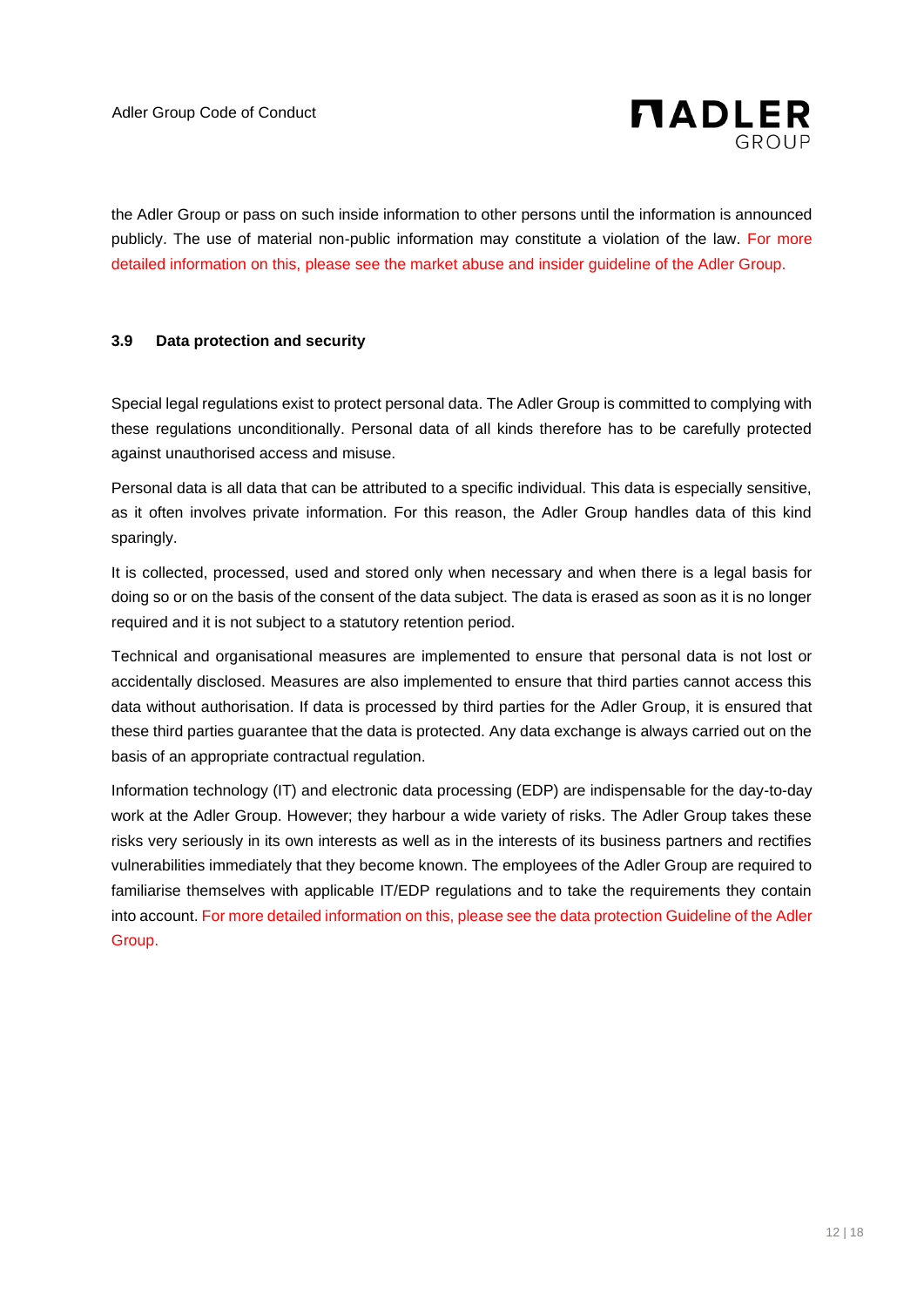

#### <span id="page-12-0"></span>**3.10 Equal opportunities, equal treatment and mutual respect**

The employees are the basis and the source of the business success of the Adler Group. We recognise the principles of treating each other with respect, fairness and loyalty. The principles of equal opportunities, equal treatment and mutual respect play a primary role here. All employees are offered the same opportunities when they are recruited and in the course of their further employment at the Adler Group.

The Adler Group rejects and intervenes against any type of discrimination. No one may be discriminated against or harassed on account of their ethnic origin, colour, gender, sexual orientation, religion or belief, physical or mental constitution or age. We do not accept any insults, tactless remarks or other hurtful comments referring to an individual's personal features. Instead, we expect our employees to treat each other and business partners tolerantly, politely, respectfully and fairly and to contribute in this way to a pleasant and productive working and business environment.

Every employee is required to respect the personal sphere of other people. Sexual harassment and mobbing are prohibited.

#### <span id="page-12-1"></span>**3.11 Transparency and communication**

The investors in the Adler Group make their investment decisions on the basis of the published financial and non-financial information as a clear and transparent foundation for those decisions. It is therefore important that all business transactions are properly documented, invoiced and recognised in the accounts. Everyone at the Adler Group plays a part in ensuring that the generally accepted accounting principles and other mandatory accounting principles are complied with. This is ensured by the clear definition of necessary responsibilities, processes and controls.

The communication with the general public is the exclusive responsibility of the member of the Management Board responsible for the Communication and Investor Relations department. Only the colleagues and service providers that this member has engaged and authorised answer questions from investors, analysts and journalists and issue statements concerning the Adler Group.

Our employees therefore do not answer outside questions in an uncoordinated way, but pass them on to their colleagues in the competent departments mentioned above. It can thus be jointly ensured that the statements made by the Adler Group are reliable and rigorous and that non-public information is adequately protected.

The positioning of the Adler Group on social media is reserved for the Marketing department in consultation with the responsible Management Board member. The Adler Group operates responsibly and fairly on these platforms. Private expressions of opinion in public must be clearly identified as private opinion and therefore not give the impression that it is the view of Adler Group. Any content published in the social media must under no circumstances be damaging to anyone's business or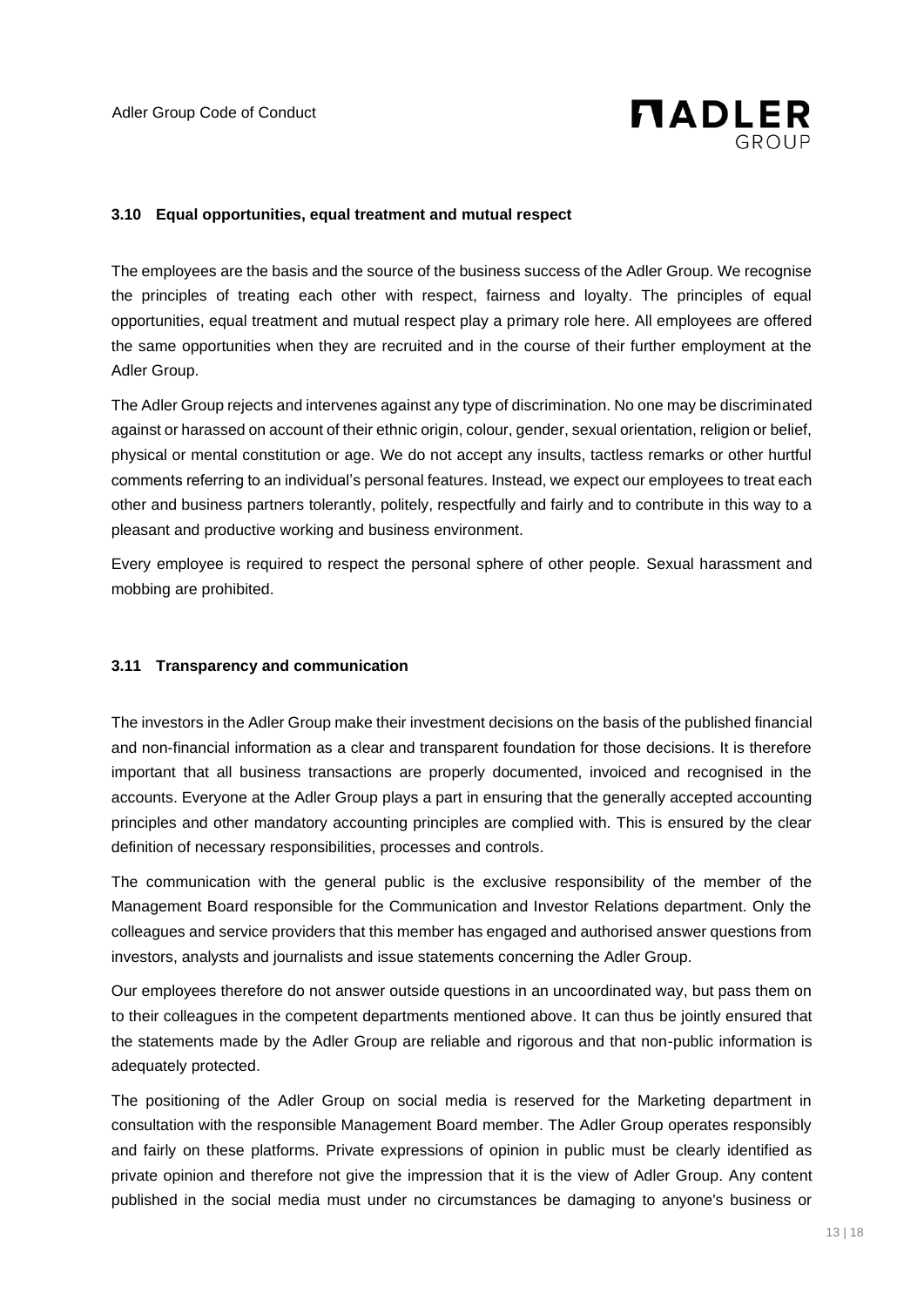

reputation. Threats, insults, false statements of fact or other statements that are likely to seriously jeopardise the business of Adler Group and make further cooperation with superiors, colleagues and business partner unacceptable are also not permitted. In any case, competitors must be treated with respect.

## <span id="page-13-0"></span>*4. COMPLIANCE ORGANISATION*

#### <span id="page-13-1"></span>**4.1 Responsibility for compliance**

Compliance is a task of the entire Adler Group that has to be carried out by executives and employees alike. In addition to fulfilling their function as role models by setting the example of conduct that is in conformity with the rules and is honest and ethically correct, executives have the particular duty to ensure, with the support of the Chief Compliance Officer and the Compliance & Risk Management division, that all employees in their area of responsibility are familiar with and also follow this Code of Conduct. Trainings on Compliance and individual regulations are provided on a regular basis.

Executives promote a working environment in which questions can be asked directly and concerns can be expressed openly, and they are available to their staff as a trusted contact person.

#### <span id="page-13-2"></span>**4.2 Compliance reports**

Should indications of a breach of this Code of Conduct emerge at the Adler Group, we expect all employees to notify their supervisors, the competent management team or the Chief Compliance Officer or our colleagues in the Compliance & Risk Management division of the Adler Group accordingly.

The relevant managements teams as well as the Chief Compliance Officer and the colleagues in the Compliance & Risk Management division inform each other of the reports that each of them receive. The Adler Group does not tolerate any reprisals for complaints that are reported in good faith within the framework of this Code of Conduct.

#### <span id="page-13-3"></span>**4.3 Questions of doubt**

Your supervisor as well as the Chief Compliance Officer and the Compliance & Risk Management division can be contacted if you have any questions of doubt relating to this Code of Conduct or to specific circumstances.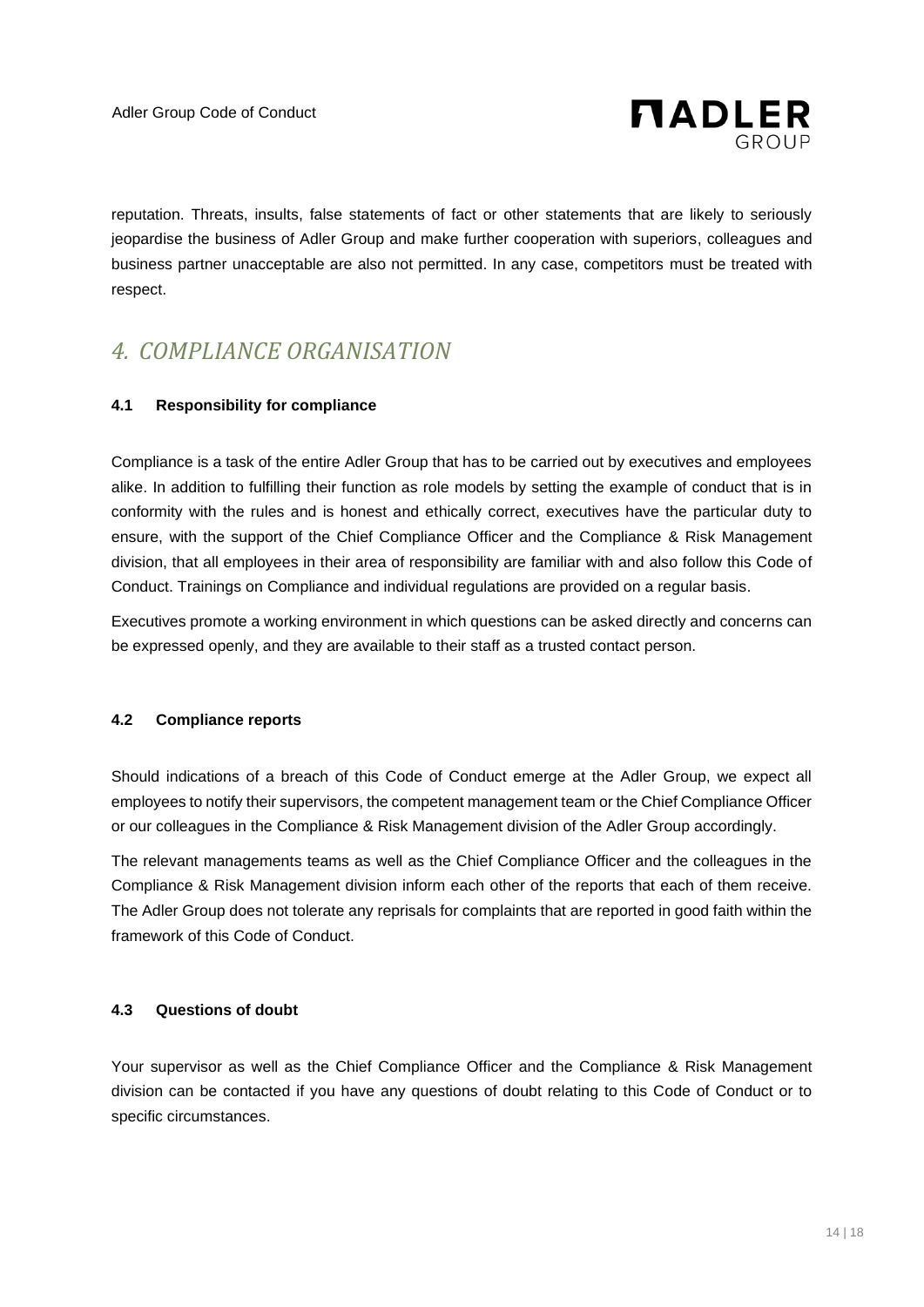

The following questions can serve as a basis for making the correct decision and taking the right action:

- Is the measure consistent with the relevant laws and regulations?
- Is the measure consistent with the Code of Conduct and the internal guidelines?
- Is the measure appropriate and consistent with the values and the reputation of the Adler Group?
- Can I justify the measure to my superiors, my colleagues and the management of the Adler Group?
- Can I advocate the measure to people related to me, e.g. my spouse or partner, my children or my parents?
- Would I be fine with it if information about the measure was disclosed to a law enforcement or competition authority or another third party?
- Would I be fine with it if the media reported on the measure?

#### <span id="page-14-0"></span>**4.4 Consequences of compliance violations**

Violations of laws and other binding regulations and also of internal rules can entail consequences under criminal, labour and civil law for the employee of the Adler Group who committed them. Violations of this kind can result for the Adler Group in high fines, exclusion from calls for tender, official sanctions, the confiscation of assets, claims from customers or competitors for compensation of damages and to serious damage to the company's reputation. Risks and damages of this kind can have a permanent impact on the profitability and viability of the companies in question as well as on the whole of the Adler Group. Ultimately, then, this kind of conduct will put the jobs of all employees of the Adler Group at risk. Regulatory inquiries, internal investigations or negative reports in the press on account of violations of applicable law or other rules additionally have a lasting adverse impact on the company's reputation and thus on the business operations.

#### <span id="page-14-1"></span>**4.5 Investigation of suspected compliance cases**

The Adler Group therefore impartially investigates all suspected cases of compliance violations. All questions and tip-offs are handled confidentially. Every report that is received is carefully and thoroughly examined. Where appropriate, the Adler Group will work together with the authorities or third parties in this respect. However, denunciations that are not backed by suspicions of or the presence of a case of non-compliance and that are merely intended to hurt another employee will not be tolerated.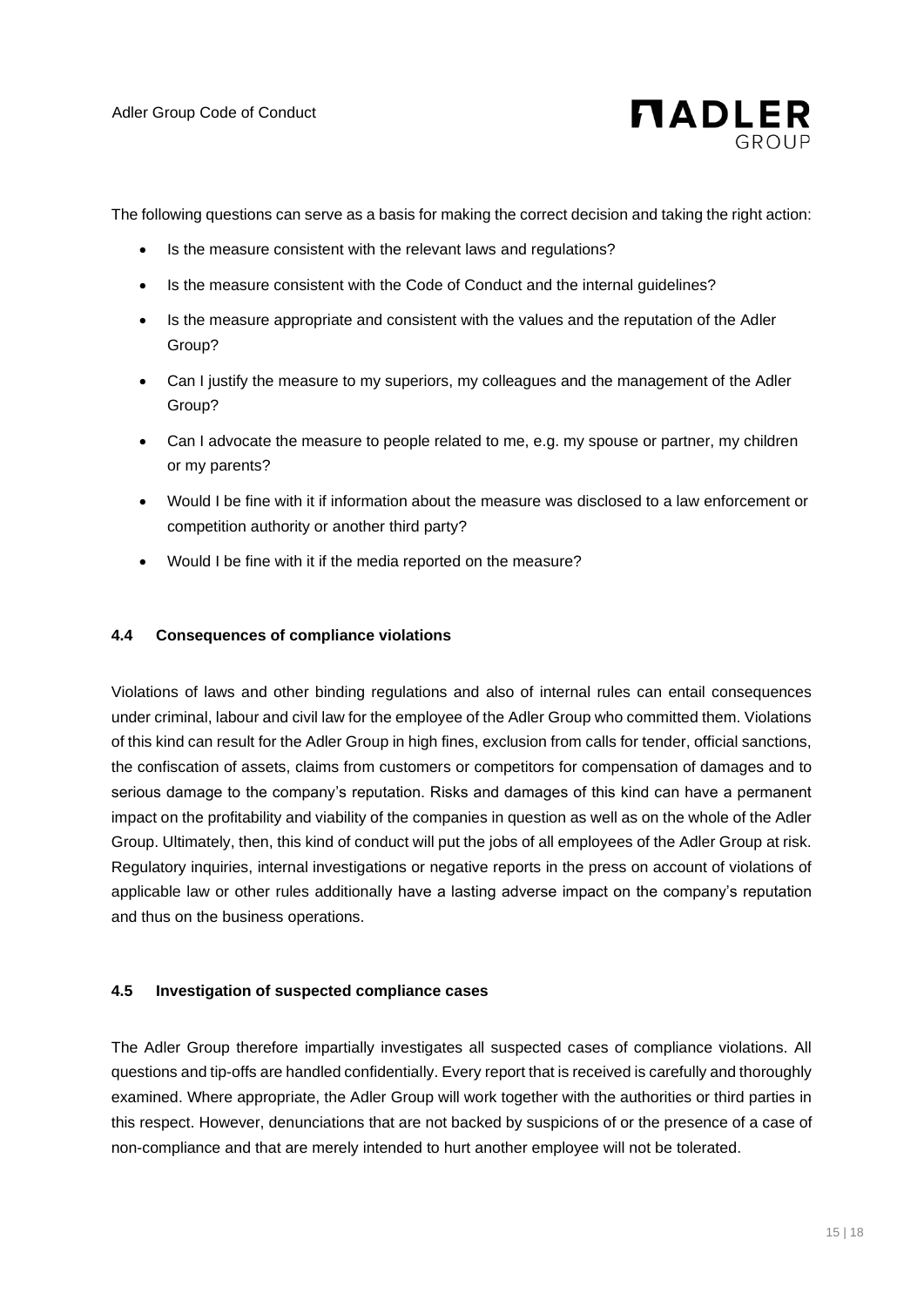

If a breach of applicable rules is confirmed, the necessary measures to remedy the misconduct and prevent any repetition will be instituted. Depending on their severity, breaches can result in measures under labour law, including termination of the employment contract and civil or criminal penalties. The Adler Group will co-operate in any investigations by the authorities. Instances of non-compliance will also be taken as an opportunity to review our corporate processes for potential improvements.

#### <span id="page-15-0"></span>**4.6 Control/internal audit**

The Adler Group reviews compliance with this Code of Conduct by conducting appropriate audits, if necessary with external support.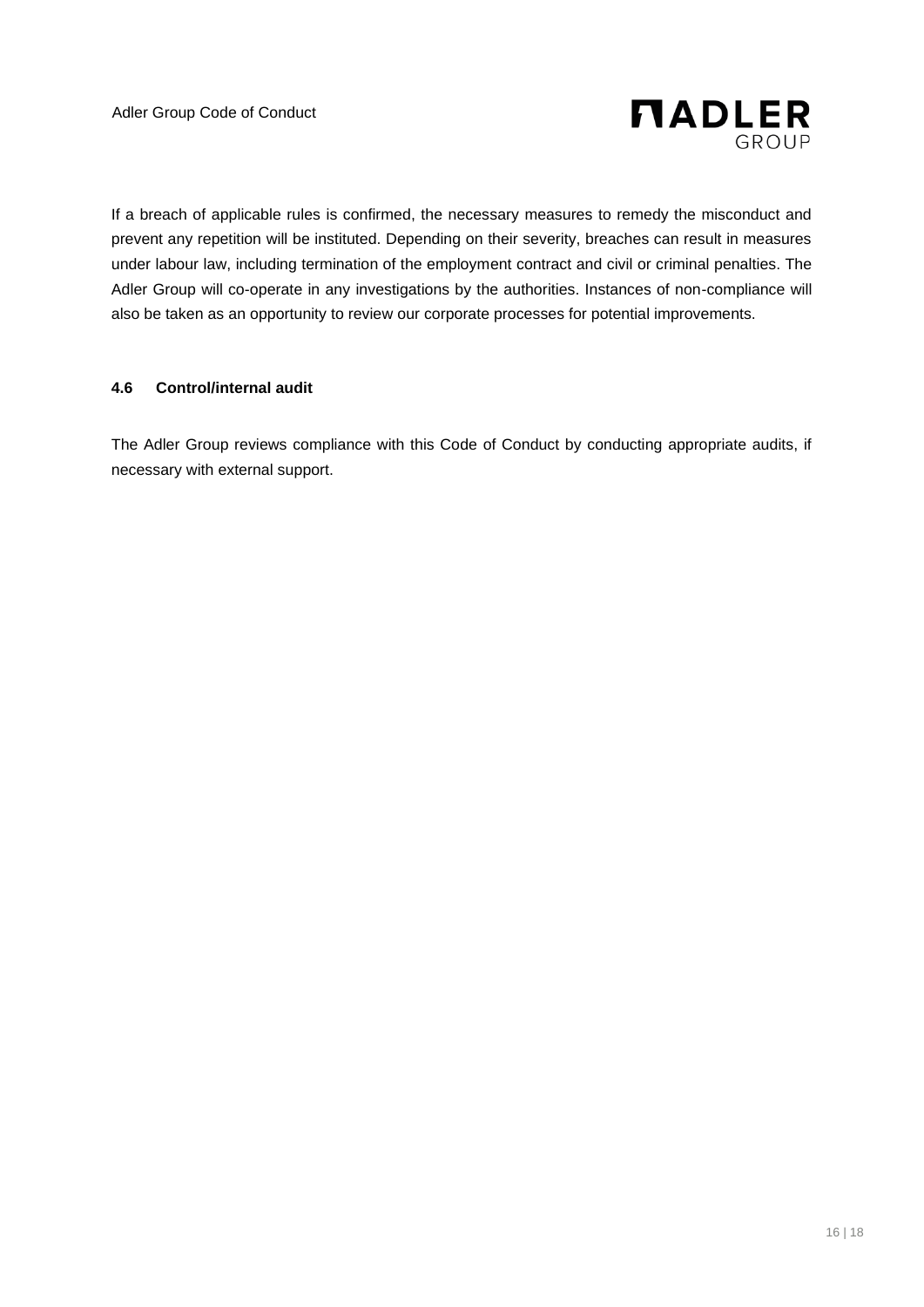

## <span id="page-16-0"></span>*5. CONTACT PERSONS*

The Chief Compliance Officer and the colleagues in the Compliance & Risk Management division of the Adler Group are – alongside the relevant supervisors – the competent internal contacts for all questions to do with the theme of compliance, corporate governance and internal rules and regulations. Support is provided in the subsidiaries by relevant compliance officers.

You can get in touch with the Chief Compliance Officer and the colleagues of the Compliance & Risk Management division using the contact information below:

Sven Frank, Chief Compliance Officer

[s.frank@adler-group.com](mailto:s.frank@adler-group.com)

Astrid Looks, Head of Compliance & Risk Management

[a.looks@adler-group.com](mailto:a.looks@adler-group.com)

Andrea Wolf, Compliance Manager (senior) [a.wolf@adler-group.com](mailto:a.wolf@adler-group.com)

[compliance@adler-group.com](mailto:compliance@adler-group.com)